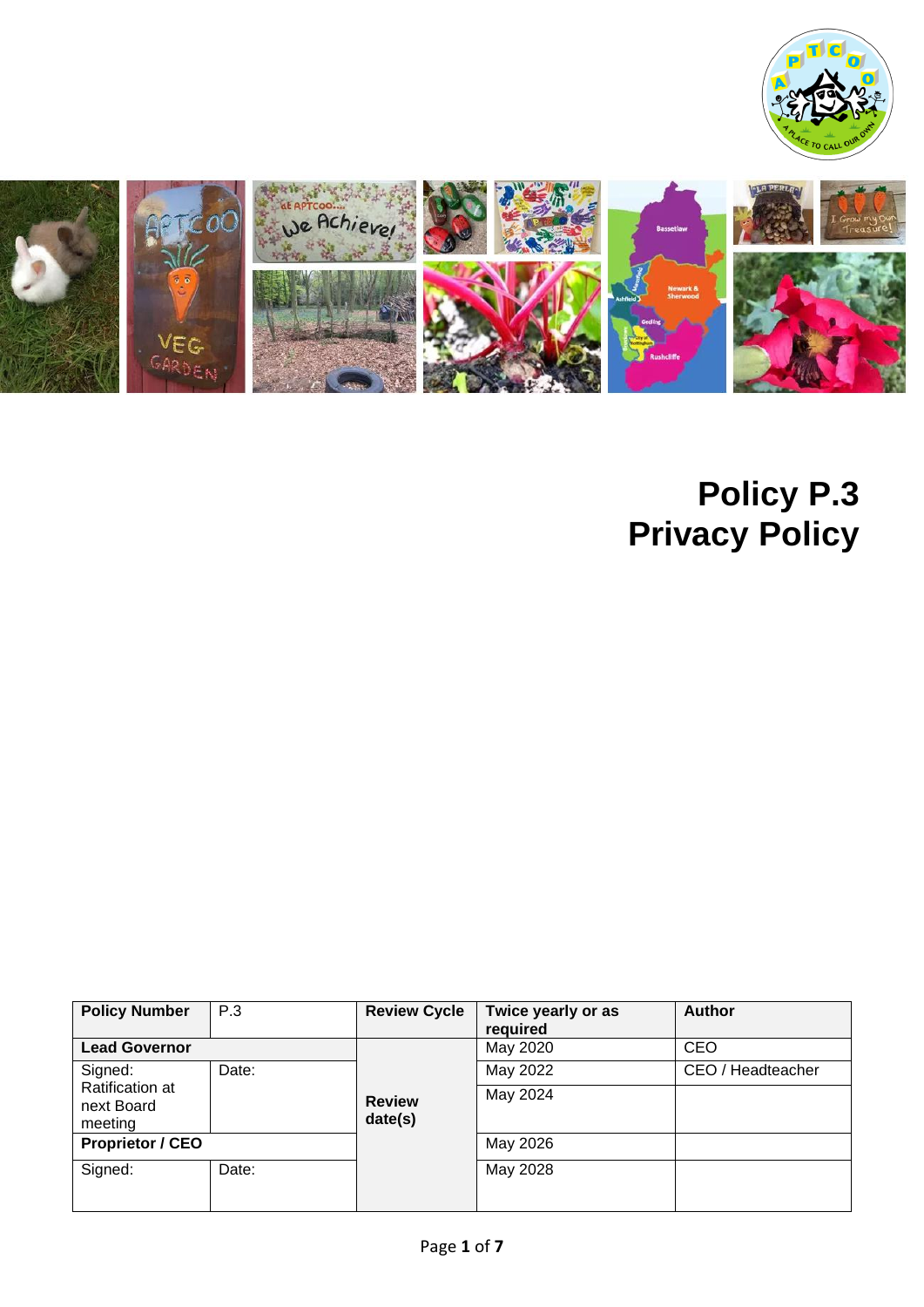### **Privacy Statement**

#### 1. What is the purpose of this privacy statement?

This privacy statement tells you what to expect when APTCOO collects personal data. It applies to information we collect about:

- visitors to our website
- people who register for an on-line account
- people who register for and use our services
- people who are referred to us by other persons, agencies, organisations
- people who contact us with an enquiry or complaint
- job applicants and our current and former employees

#### 2. What is personal data?

Personal data means any data which can be used to identify an individual (such as name and address) and any information that relates to that individual from which they can be identified (for instance, details of the services provided to a particular individual). The following types of personal data may be used:

- personal contact details such as name, address, phone number, etc. personal details such as an NHS number
- visual images, personal appearance and behaviour
- personal or professional opinions about an individual family details
- employment and education details
- student and pupil records
- housing needs
- lifestyle and social circumstances
- financial activity records
- health details
- racial or ethnic origin
- religious or other beliefs of a similar nature

#### 3. What do we use personal data for?

We may need to use personal data for the following purposes:

Delivering services and support to customers and service users managing and monitoring those services service planning dealing with and investigation of enquiries and complaints responding to requests for information

#### **When can we use your personal data?**

Data protection law allows us to use or share personal data in any of the following circumstances:

#### With consent

• when we have your (or your appointed representative's) consent. For example, you may have indicated your consent on a paper form or online form on our website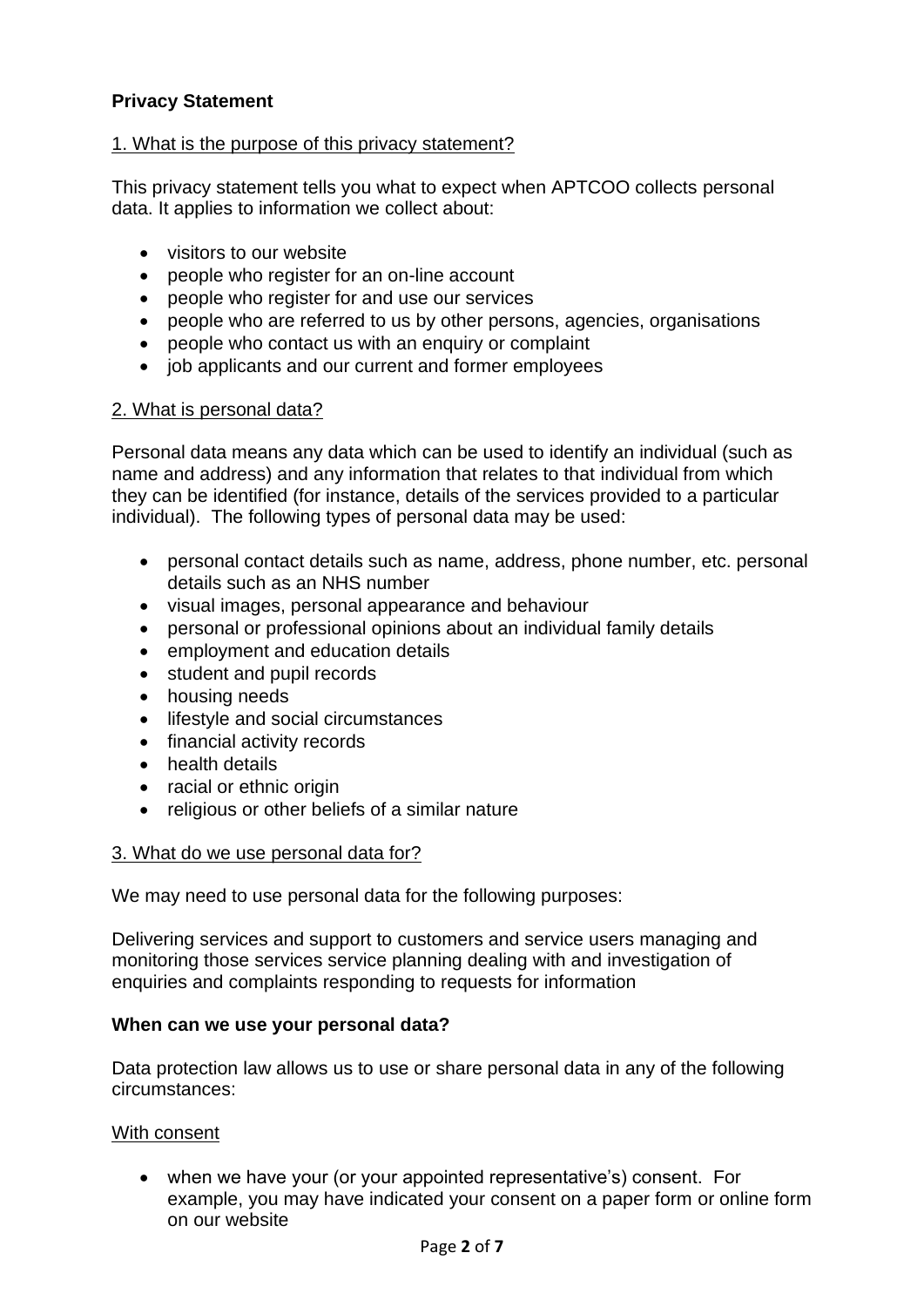#### Without consent

- where we have a contract with you or you have asked us to process your data prior to entering onto a contract
- where we are under a legal obligation that requires us to process your personal data
- we are protecting your vital interests, or those of other persons. For example, sharing details from your care record with a medical professional in an emergency
- where we have a legitimate need to use information for a special purpose that does unjustifiably infringe on your rights or freedoms
- where it is necessary for the performance of a law enforcement task
- where we have explicit consent
- where it is necessary for social care or health care purposes
- where it is necessary for the assessment of the working capacity of an employee
- where it is necessary for medical diagnosis
- where it is necessary for the vital interests of an individual and the individual is unable to consent because they are physically or legally incapable

#### **Who may we share personal data with?**

To ensure that that APTCOO provides you with an efficient and effective service we will sometimes need to share your information with other parties that support the delivery of the service you may receive:

- customers and service users
- family, associates or representatives of the person whose personal data we are processing healthcare, social and welfare organisations
- healthcare professionals
- mental health assessors
- care homes and care providers
- local and central government bodies
- adoption agencies
- housing associations and landlords
- voluntary and charitable organisations
- current past and prospective employers
- agency workers and contractors
- consultants
- trade unions
- professional bodies
- the disclosure and barring service
- service providers and other suppliers of goods and services
- buyers of goods and services
- professional advisers and consultants
- pensions regulators and pensions authorities
- employers participating in the local government pensions scheme
- credit reference agencies
- customs and excise
- ombudsman and regulatory authorities
- press and the media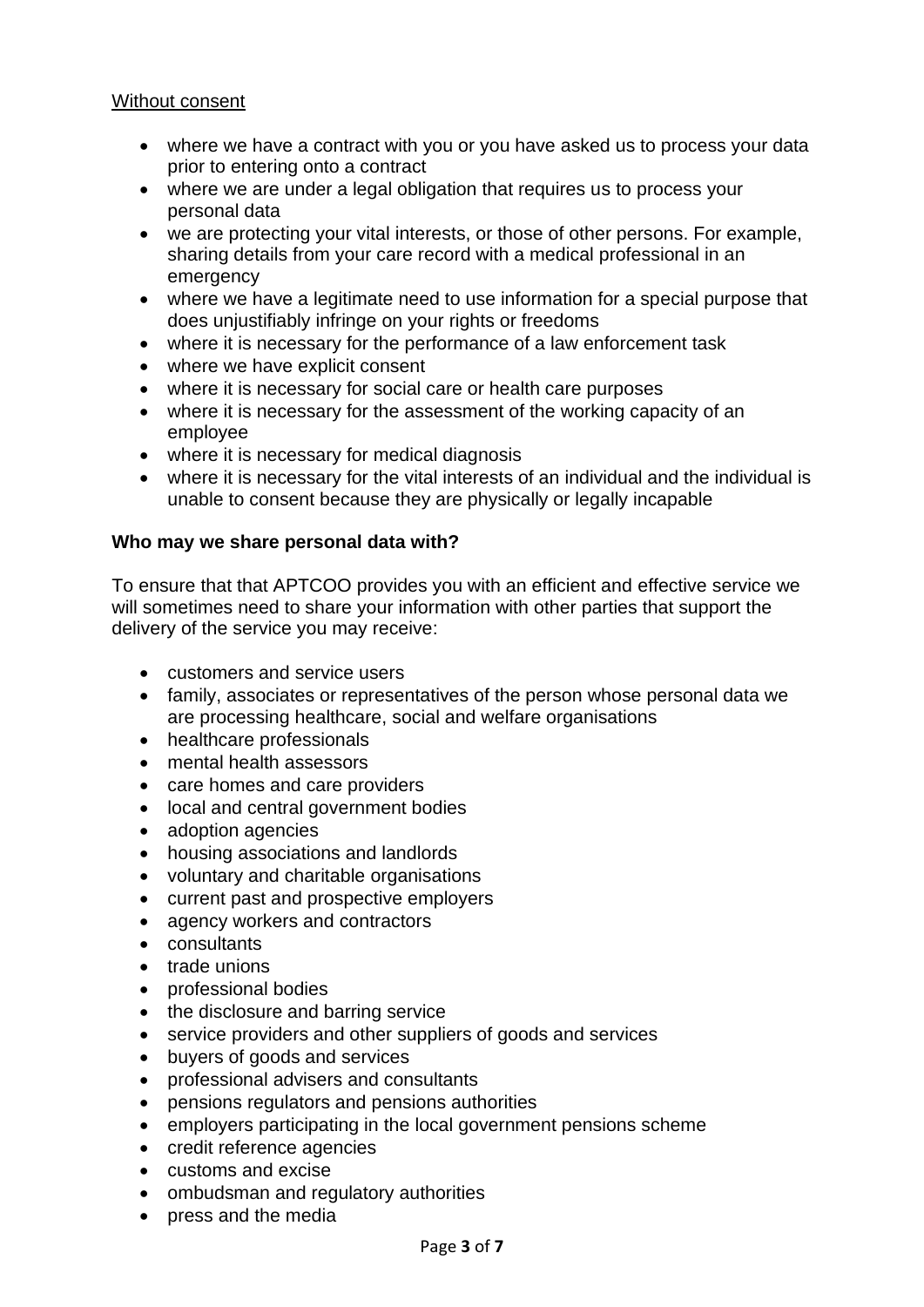- courts and tribunals
- legal representatives, defence solicitors
- law enforcement and prosecuting authorities
- police forces
- police complaints authority
- partner agencies, approved organisations and individuals working with the police
- schools and academies
- educators and examining bodies

#### **Your rights**

You can ask us whether we hold your personal data and you can request a copy of the information we hold.

#### **Exceptions**

Some of the information requested may be exempt from disclosure. This could be because it relates to another individual, it is subject to legal professional privilege, its disclosure would result in serious harm to someone, it consists of adoption records or another lawful exception applies.

#### **Summary Exceptions**

#### Right to withdraw your consent

- If you have provided us with consent for use of your data, for instance, marketing purposes, you have the right to withdraw your consent to stop the further use of your data for that purpose.
- The right to withdraw your consent will only affect future use of your data. It will not affect the validity of any pre-existing use.
- You may object in writing to us explaining why use of your data is likely to cause you unjustifiable damage or distress and what should be done to prevent this (please see our complaints policy.
- This right is not available where your data can be used without consent, for instance, where we are under a legal obligation to use your information or another lawful exception applies.
- Right to object to use of your personal data (until 25 May 2018, see below for new right to object after this date).
- Right to raise a concern or enquiry about use of your personal data.
- This right is not automatic and the use of your personal data for purposes you disagree with may be justified in certain cases even if it causes you some damage or distress.
- You may ask for your personal information to be corrected if information we hold is inaccurate or for incomplete information to be completed. This right may not be available in limited circumstances where a lawful exception applies.
- For the purposes of a contract that you have entered into with us.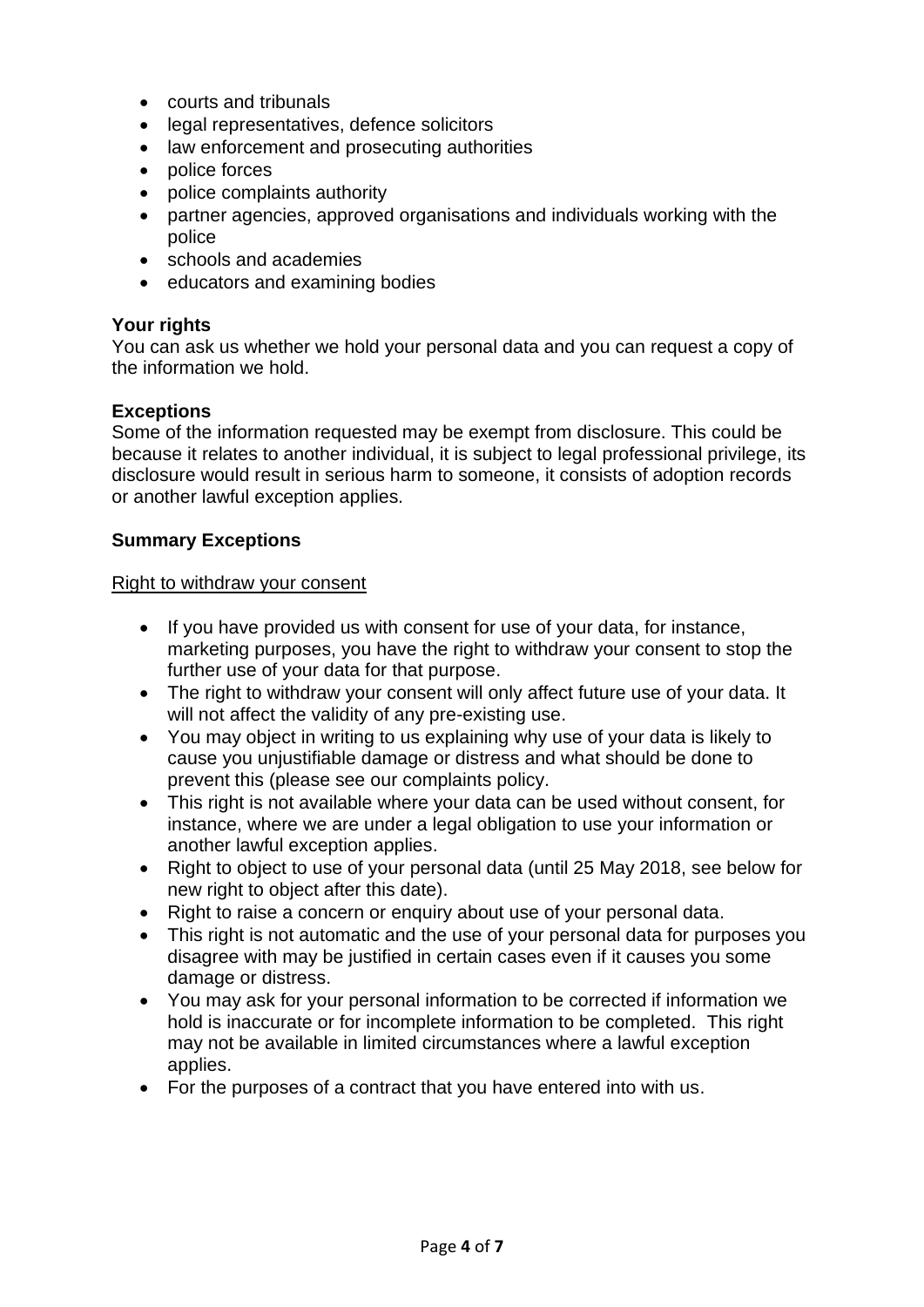#### **Visitors to our website**

#### What information do we collect when you visit our website?

- The computers which host our website maintain site logs which include the IP details of all machines accessing our pages. We only use such logs to determine website usage and not as a means of identifying or obtaining information about specific users. Any IP information is treated as strictly confidential and is not published or divulged to any third party.
- Information about cookies on our website
- Registering for online services

#### How do we use your personal information when you register for an online service?

- We collect personal data that you provide to us when you register for an online account. We collect personal data when you apply to access some of our services online.
- By registering with us online (either in relation to your account or a special service) you consent that APTCOO may process the personal data that we collect from you in accordance with this privacy notice.
- Where you give specific consent to allow us to be able to communicate and provide information about services appropriate to your needs.
- We will retain your information for the period necessary to fulfil the relevant purpose for which it is held and we will also retain any external verification so long as it remains accurate based on the information you provide to us. This will allow us to reuse that information when you register for additional services.

#### Photographic images

#### **How will we use photographs that identify people?**

- Images of individuals are treated as personal data; images of crowds in a public area are not.
- When taking photographs intended for publication on our website or elsewhere, it is our policy to seek the written permission of any individuals who are photographed.
- We will respond promptly to any request to remove photographic images and/or personal data from the website where the person making such a request has a right to do so in accordance with their data protection rights.

#### **Links to other websites**

#### How will other websites use your personal data?

This privacy statement does not cover the links within this site linking to other websites. We encourage you to read the privacy statements on other websites you visit.

#### **Changes to this privacy statement**

We keep our privacy statement under regular review.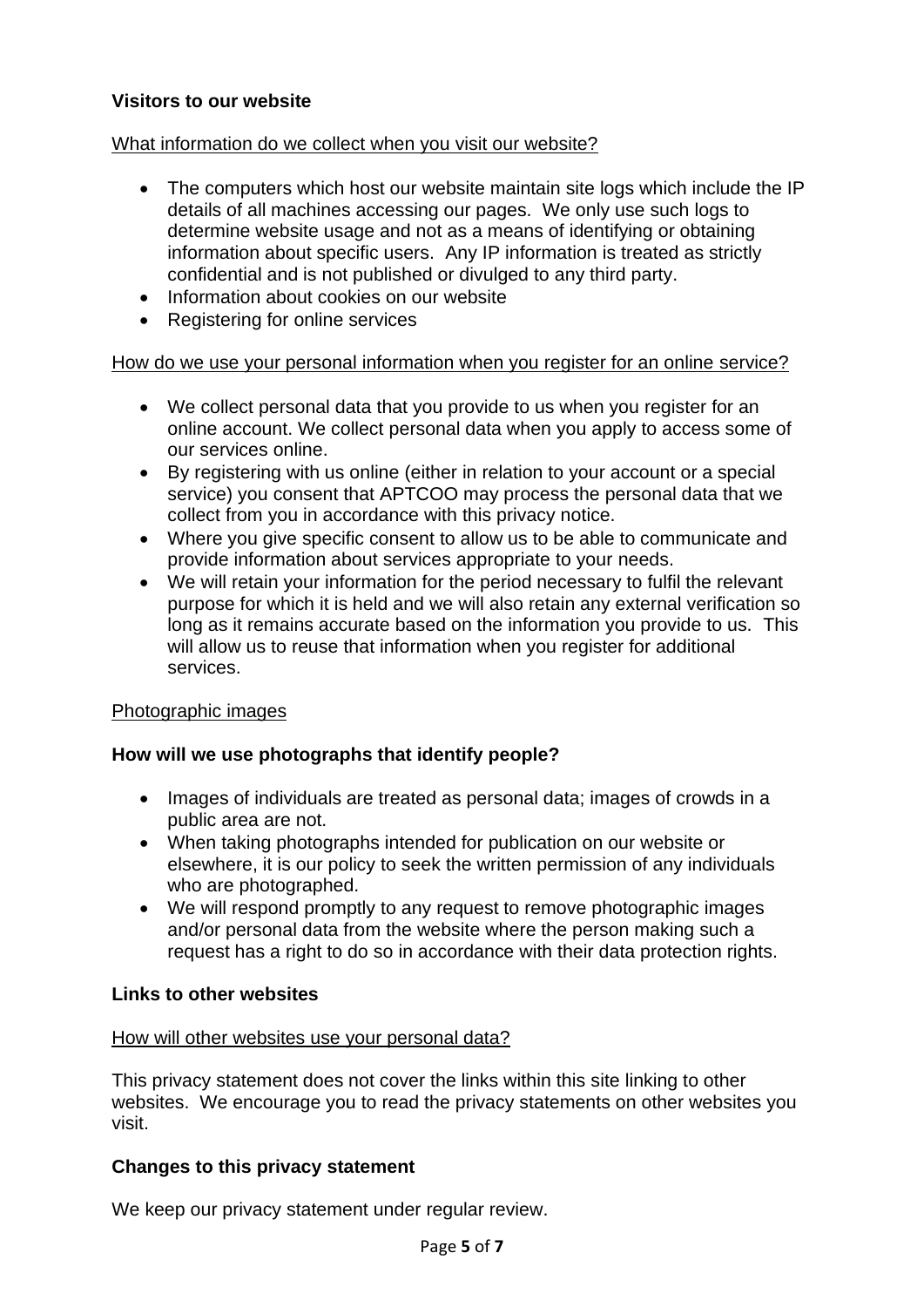Any changes we may make to our privacy statement in the future will be posted on this page. Please check back frequently to see any updates or changes to our privacy statement.

This privacy statement was drafted with brevity and clarity in mind. It does not provide exhaustive detail of all aspects of Nottinghamshire County Council's collection and use of personal data. However, we are happy to provide any additional information or explanation needed. Any request for this should be sent to the Complaints and Information Team.

#### **Privacy Notices in relation to specific activities**

#### Where can I find further information about the use of my personal data?

APTCOO may use your personal data for the purposes of providing you with specific services. Some of these services have their own privacy notices which provide you with more detailed information relating to how we use your information.

#### **Contacts**

If you have any enquires in relation to this policy, please contact **Chief Executive Officer** who will also act as the contact point for any subject access requests.

Further advice and information is available from the Information Commissioner's Office, www.ico.org.uk or telephone 0303 123 1113.